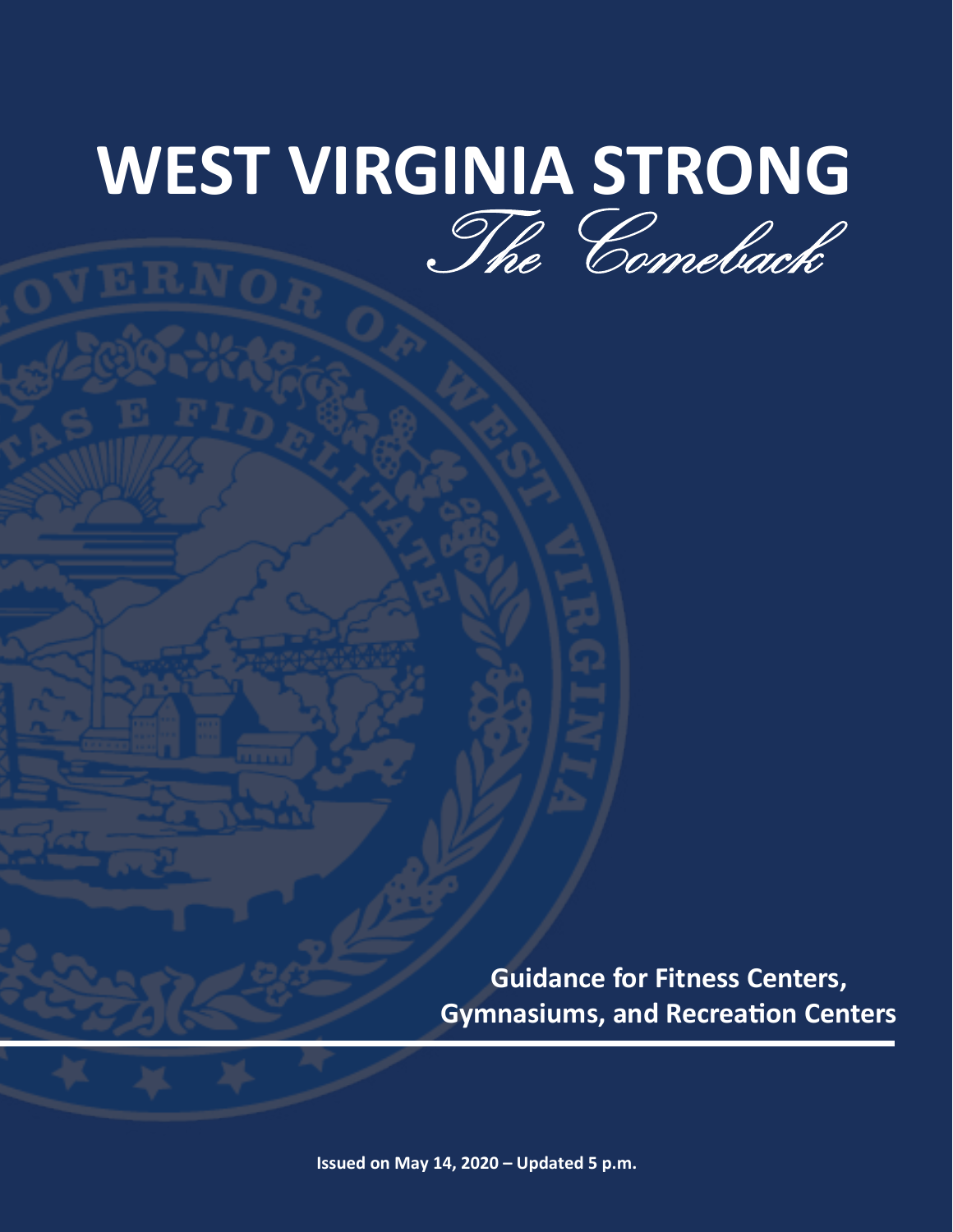# **Guidance for Fitness Centers, Gymnasiums, and Recreation Centers**

Under Gov. Justice's reopening plan, West Virginia Strong — The Comeback, fitness centers, gymnasiums, health clubs, and recreation centers are to be allowed to resume operations on Monday, May 18, 2020. To do so, Gov. Justice has issued the following guidance to mitigate the exposure and spread of COVID-19 among staff and patrons. These guidelines, in addition to any and all relevant guidelines established by the Centers for Disease Control (CDC), will help West Virginians safely obtain the services provided by such facilities. Businesses are allowed and encouraged to implement more stringent protocols as they see fit.

As your business reviews and implements these new measures, we encourage you to share and discuss them with your employees and your patrons. Communicating enhanced cleaning and sanitization practices will make staff and patrons feel more confident in your wellness center/exercise therapy facilities.

**Please note:** The following guidelines are being published in advance of Governor Justice's Executive Order — currently anticipated to be effective as of the week of May 18, 2020 — that will allow for the opening of fitness centers, gymnasiums, health clubs, and recreation centers.

**Note further:** Such fitness centers, gymnasiums, health clubs, and recreation centers should also consult the Guidance for West Virginia Small Businesses, available at governor.wv.gov, to determine other best practices.

Failure to adhere to these guidelines may result in appropriate enforcement measures.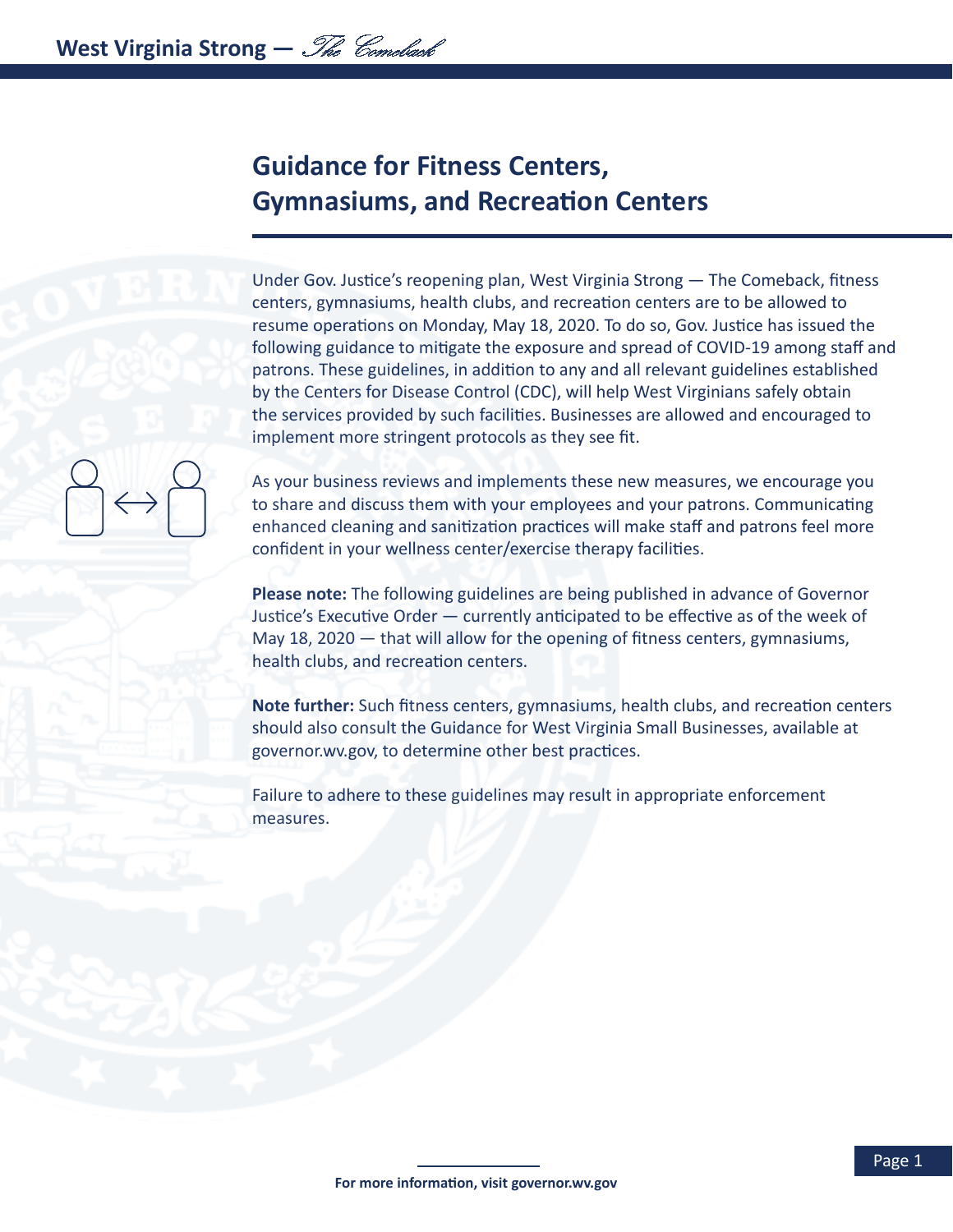# **GUIDANCE FOR FITNESS CENTERS, GYMNASIUMS, AND RECREATION CENTERS**

# **OPERATIONAL RESTRICTIONS/REQUIREMENTS:**

- o **Plan:** Develop and implement appropriate policies, in accordance with federal, state, and local regulations and guidance, and informed by industry best practices:
	- o Prepare the building for reopening;
	- o Prepare your employees for their return to work;
	- $\circ$  Create a social distancing plan to manage and reduce excessive contact and interaction;
	- o Create a plan for personal protective equipment;
	- o Reduce touch points to the maximum extent possible;
	- $\circ$  Increase cleaning frequency and the availability of hand sanitizer, disinfectant wipes, and other DIY cleaning products to ensure touch points and exercise machines and equipment are properly sanitized between each use by customers;
	- o Establish an open line of communication with employees regarding safety.
- o **Occupancy:** Restrict facility access to staffed hours only and limit facility occupancy to 40 percent of capacity as dictated by fire code.
- o **Social Distancing and Equipment:** Implement strict social distancing guidelines of at least six feet between individuals, modify scheduling to reduce unnecessary interactions, to the greatest extent possible, adjust equipment layout and close or restrict access to equipment to maintain at least six feet of distance between equipment and where such equipment may not be moved or properly spaced, and provide physical barriers between exercise equipment and/or machines to separate patrons (e.g. plastic or plexiglass shields, plastic sheeting, shower curtains, etc.).
- o **PPE:** All employees and patrons must wear appropriate personal protective equipment (PPE), including appropriate face coverings to the greatest extent possible.
- o **Cleaning:** Ensure that staffing and supplies available for such facilities are sufficient to enable enhanced sanitization and cleaning measures in accordance with appropriate CDC guidelines.
- o **Limitations on Facilities:** The following should remain closed:
	- o Showers, locker rooms, and lockers (access to restrooms should be provided).
	- o All swimming pools, hot tubs, saunas, steam rooms, and other or spa facilities.
	- o Basketball courts, racquetball courts, indoor tennis courts.
	- o Tanning beds (until May 21, 2020).
	- o Water fountains, common areas, break rooms, check-in counters, and other areas in which patrons or employees may congregate.
- o **Limitations on Group Classes:** Group exercise classes should be conducted outdoors, limited, or canceled to the greatest extent possible. In the event group exercise classes are held, such classes may only be held if they can be completed in accordance with social distancing recommendations (including but not limited to the restriction of 40% capacity, with more than 6 feet of distance maintained between participants at all times; no shared equipment during the class; sufficiently adjusted class schedules to allow for deep cleaning between classes; and martial arts and other contact activities should be completed without any person-to-person contact). To the greatest extent possible, such classes should be held outdoors.
- **Touch points:** Point of sale equipment, doorknobs, light switches, buttons, and exercise machines and/or equipment should be cleaned and sanitized between each use or touch by different staff or patrons.
- o **Payments:** Encourage customers to make non-cash payments.
- Plan: Plan for potential COVID-19 cases and work with local health department officials when needed (i.e., monitor and trace COVID-19 cases, deep-clean facilities).